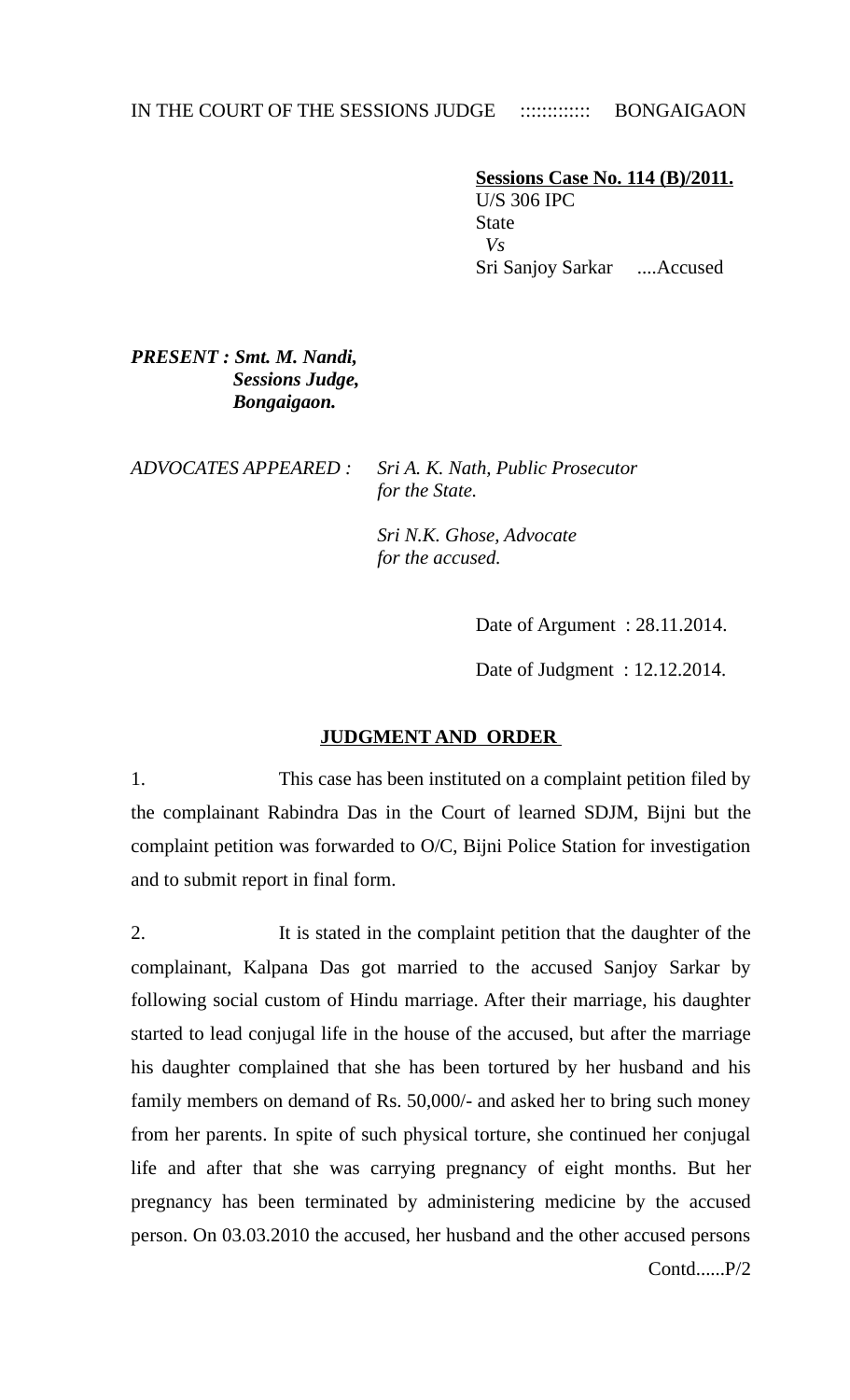#### :::2:::

named in the complaint petition Sudhindra Sarkar and Sangram Sarkar assaulted his daughter and after that set fire on her body for which she died.

3. On receipt of the complaint petition from the Court, a case was registered by O/C, Bijni P.S. and after completion of investigation submitted charge sheet against the accused Sanjoy Sarkar U/S 306 IPC. As the offence is exclusively triable by the Court of Sessions, the case is committed to this Court. The other accused persons named in the complaint petition were not sent up for trial. During trial all the accused person put his appearance before the court and he was enlarged on bail. Charge was framed U/S 306 IPC which was read over and explained to the accused person to which he pleaded not guilty and claimed to be tried.

4.. In this case, prosecution examined 13 witnesses. Defence examined none. The plea of the defence is the plea of denial.

5. I have heard argument advanced by learned counsel of both sides.

### 6. **Point for determination:**

*1. Whether on 03.03.2010 Kalpana Das @ Sarkar committed suicide and the accused had abetted the commission of suicide by demanding illegal money and by causing miscarriage and thereby committed an offence U/S 306 IPC !*

### DECISION AND REASONS THEREOF

7. To arrive at just decision of the case, let me consider the evidence of the witnesses.

8. PW 1 is the informant Rabindra Das. He deposed in his evidence that in the year 2007 on  $15<sup>th</sup>$  day of Bohag, the marriage between his daughter and the accused was held by following social custom of Hindu marriage. After their marriage, his daughter led conjugal life with the accused Contd......P/3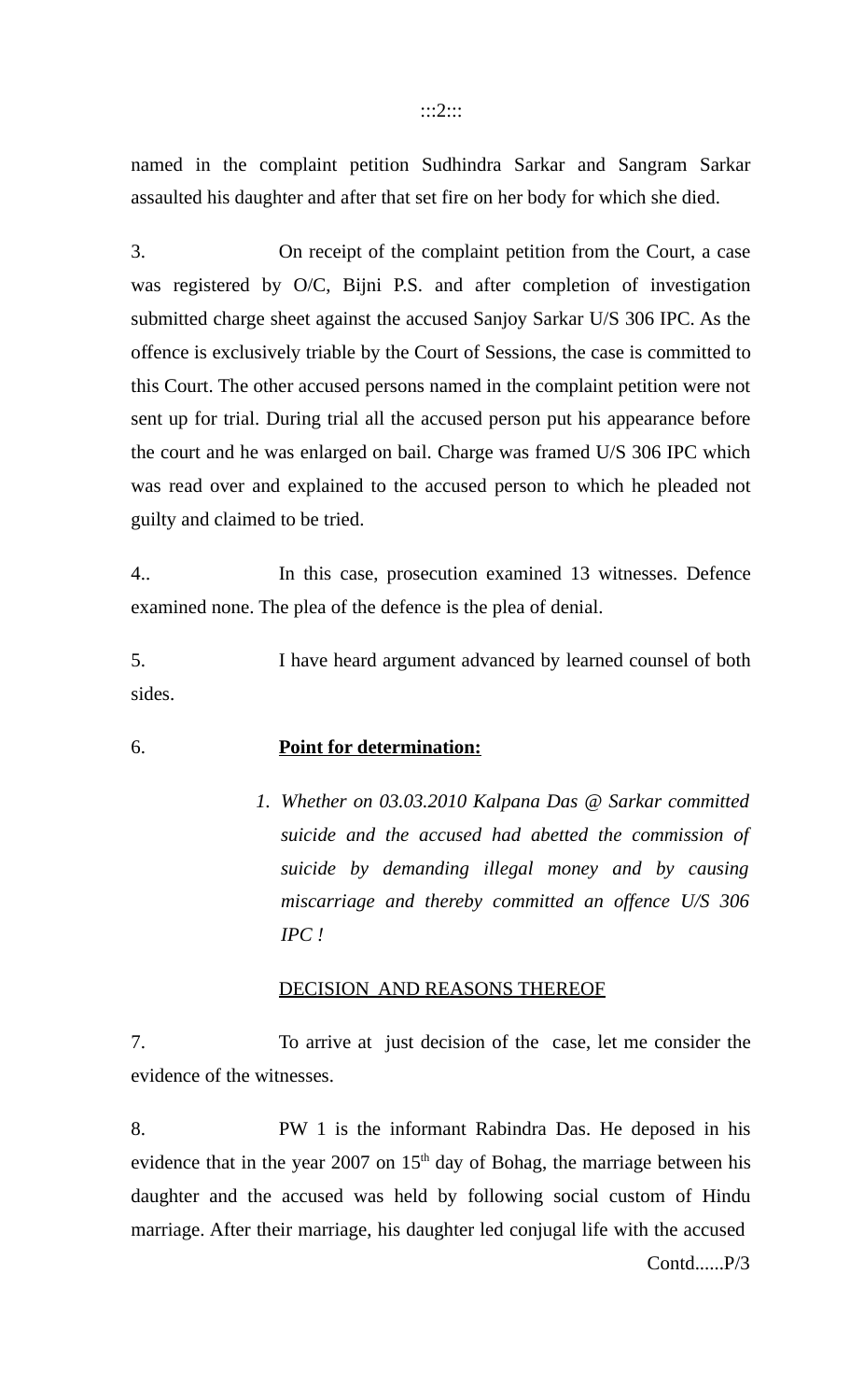for six months peacefully. After that the accused started to torture his daughter on demand of Rs. 50,000/- and other golden ornaments. It was reported by his daughter Kalpana. Thereafter he gave one golden bangle to his daughter. After some days he sent his cousin Sanju Das alongwith his son to the house of the accused to bring his daughter. But the accused stated that if money is paid, he will take Kalpana to his house. After that sometimes he paid money to the accused. He met his daughter Kalpana and the accused in the marriage ceremony of his sister-in-law. On the next day, elder brother of the accused Madhab Sarkar came to his house and he was informed by Sangram that Kalpana was suffering from disease and she has been assaulted. On receipt of the information he became unconscious. When he regained his sense, he went to the house of the accused and found his daughter dead. Her face has been burnt. He suspected that the accused killed his daughter and thereafter set fire on her body. At the time of marriage of his daughter, she gave ornaments, furniture and cash of Rs. 25,000/-. At the time of death of his daughter, she was carrying pregnancy.

In his cross-examination, PW 1 replied that he did not mention in his complaint petition that he paid Rs. 25,000/- cash to the accused and gave furniture, golden ornaments at the time of marriage of his daughter. He did not file any case against the accused regarding demand of money and other dowry articles. He came to know from the neighbours of the accused that after coming from marriage party, there was an altercation between the accused and his wife, but he did not know the name of that persons.

9. PW 2 is Gangadhar Mallick. He deposed in his evidence that the informant is his son-in-law and his daughter Kalpana got married to the accused. The occurrence took place in the year 2010. After her marriage, Kalpana sometimes visited his house and complained that the accused used to torture her on demand of money and her father sometimes paid some money to his son-in-law. Before 20 days of the incident Kalpana told him that her husband demanded Rs. 20,000/- to purchase a cultivable land. Out of Rs. 20,000/- her father paid some money to the accused. On 02.03.2010 the accused and the deceased were in the house of marriage ceremony at Bijni. On Contd......P/4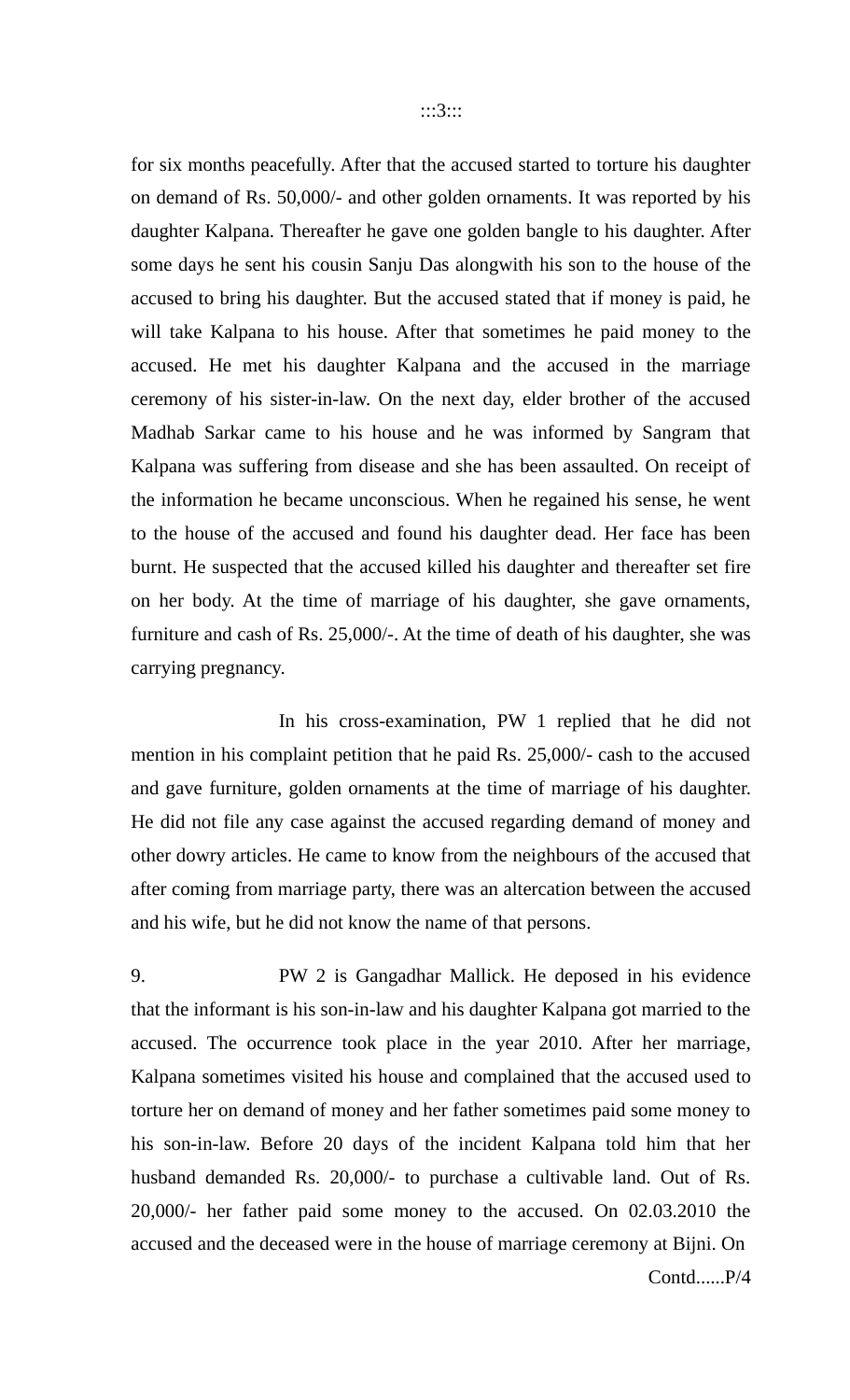the next day, accused Sanjoy and Kalpana returned back home. After that one cousin of the accused informed him that Kalpana died. On receipt of the information he went to the house of the accused and found the dead body of Kalpana lying on the floor. The lower portion of her body and the wearing clothes were burnt.

In his cross-examination, PW 2 replied that on 02.03.2010 both the accused and Kalpana came to the marriage ceremony and spent the said night in his house. On the next day, they left his house, but he could not say how Kalpana died.

10. PW 3 is Nirmal Das. He deposed in his evidence that the deceased Kalpana got married to the accused about four years back. After that they lived together as husband and wife, but he came to know that they used to quarrel each other as Sanjoy demanded money for cultivation. As money was not paid, there was altercation between them. On receipt of the information regarding the death of Kalpana, he went to the house of the accused and he came to know that the accused set fire on the body of Kalpana. He had noticed some burn injury on the dead body of Kalpana.

In his cross-examination, PW 3 replied that Sanjoy and Kalpana led conjugal life peacefully. He came to know from the informant that the accused Sanjoy demanded money from Kalpana, but he could not say why the accused demanded money from his wife.

11. PW 4 is Ajoy Mallick. He deposed in his evidence that his cousin Kalpana got married to the accused about two and half years of the incident. After 6/7 months of their marriage, the accused demanded one mobile and the father of Kalpana gave one mobile to his son-in-law. After sometimes Rs. 10,000/- was demanded by the accused which was also paid by the informant. After that the accused again demanded money and the informant paid Rs. 5,000/-. Sometimes he visited the house of Kalpana and then Kalpana complained that her husband used to demand money from her. The deceased and the accused before the date of incident attended one marriage ceremony. On the next day, they returned back to his house. The two sisters of Kalpana Contd......P/5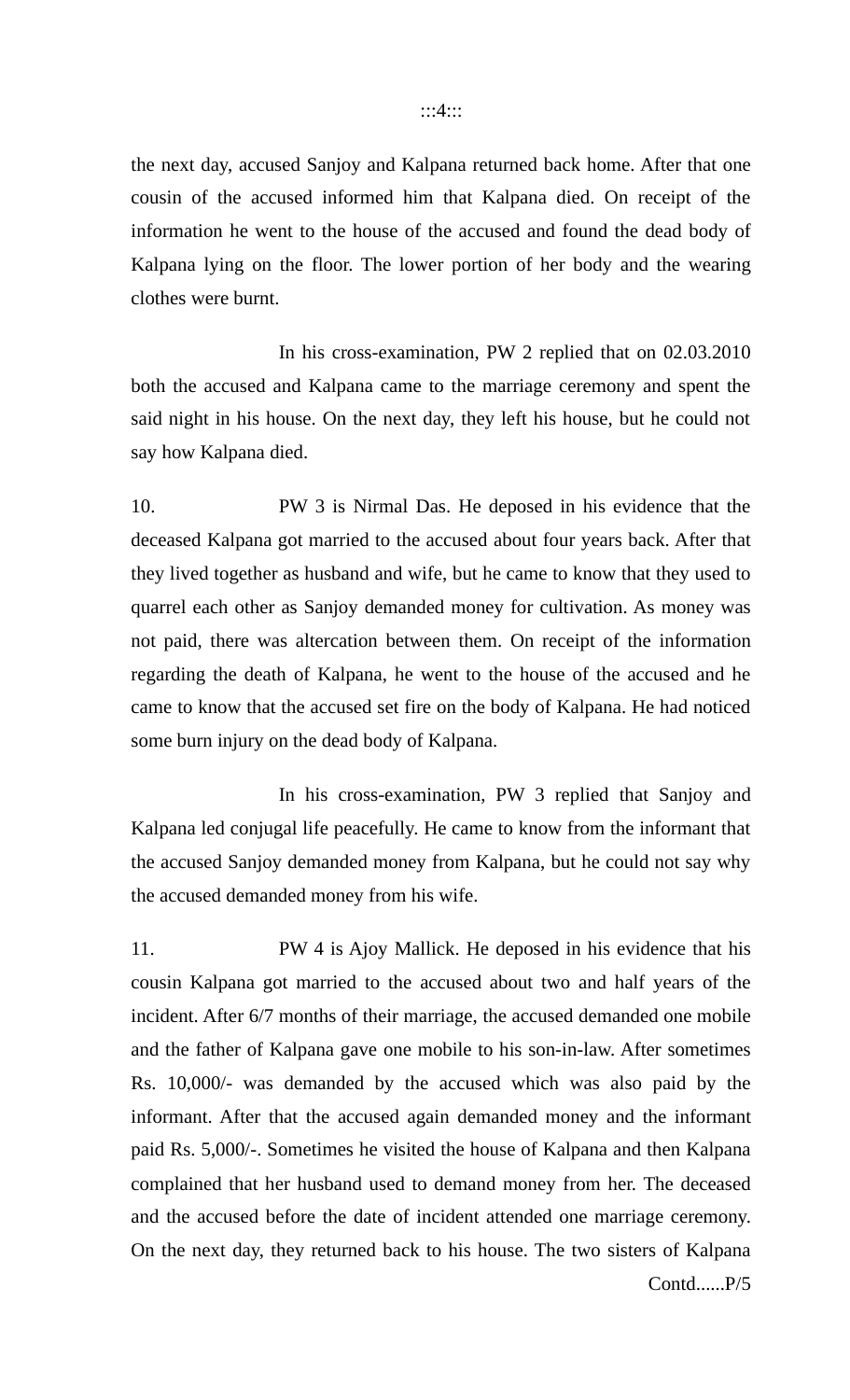#### :::5:::

went to the house of the accused and they found the dead body of Kalpana in the house of the accused and the accused stated that Kalpana set fire on her body. The two sisters of Kalpana returned back home and informed them about the incident. Then he and other family members went to the house of Sanjoy and found Kalpana dead inside the house of the accused.

In his cross-examination, PW 4 replied that he did not state before the police that on being demanded by the accused, Rs. 10,000/- and Rs. 5,000/- was paid by the informant. He stated before the police that he came to know that Kalpana committed suicide by pouring kerosene on her body.

12. PW 6 is Bela Rani Arjya. She deposed in her evidence that she is a neighbour of the accused. On the next day of the marriage, she came to know that Kalpana set fire on her body. Before three years of the incident, there marriage was held. The relation between the accused and the deceased were cordial.

13. PW 7 is Mona Sarkar and PW 8 is Mina Sarkar, who are the relatives of the accused deposed before the Court that the accused and the deceased are husband and wife. After their marriage, they led conjugal life for three years. After that Kalpana set fire on her body. At that time accused was not present in his house. They could not say why the deceased set fire on her body.

PW 7 & 8 replied in their cross-examination that the relation between the accused and the deceased were cordial.

14. On perusal of the evidence of aforesaid witnesses, it is seen that there is no eyewitness to the incident. The allegation against the accused is that he used to torture his wife on demand of money and according to the informant, the accused killed his daughter and then get her ablazed. But there is contradiction in the statement of the witnesses regarding payment of money. PW 1 stated that the accused demanded Rs. 50,000/- from his daughter and also complained her that the quality of the golden ornaments given at the time of her marriage is not good and accordingly the informant gave one golden Contd......P/6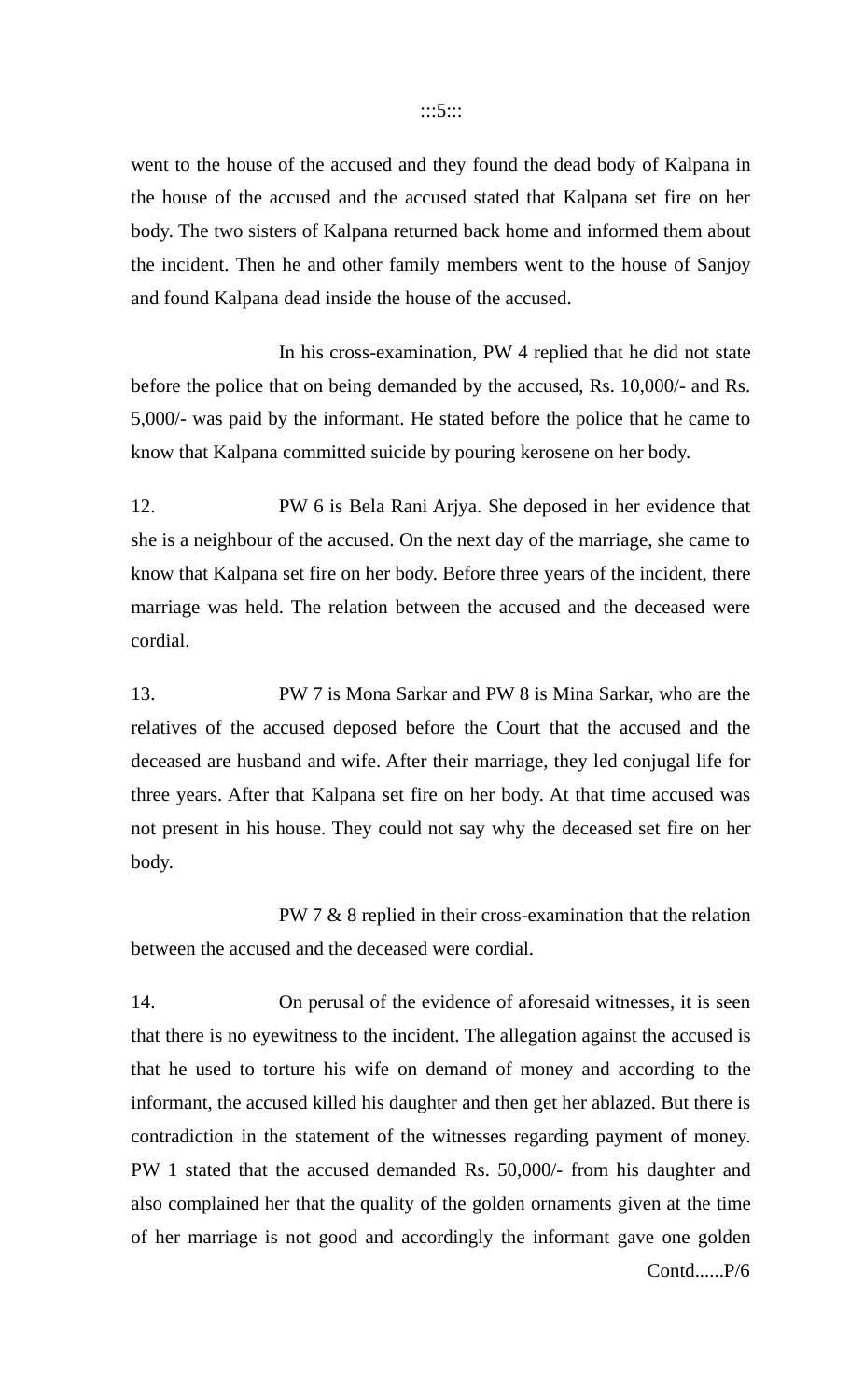bangle to his daughter. Though the informant lodged ejahar alleging torture towards his daughter by the accused, but subsequently he made an affidavit vide Ext-'A' wherein he stated that his daughter Kalpana got married to the accused about three years back and after their marriage, they lived together as husband and wife. On 03.03.2010 in absence of any person in the house of his son-in-law his daughter set fire on her body. He knew that the accused or his family members never tortured his daughter and they were not involved on the death of his daughter.

15. Regarding demand of money, PW 2 stated that his son-inlaw i.e. the accused demanded Rs. 20,000/- from Kalpana to cultivate his land and out of Rs. 20,000/- some money was paid by the informant. PW 4 stated that the accused demanded one mobile phone and Rs. 10,000/- from Kalpana and the said mobile phone and money was paid by the informant and again on demand of money, the informant also paid Rs. 5,000/- to the accused.

16. PW 5 is Dr. Sushma Brahma. She deposed in her evidence that on 04.03.2010 she was working as M. & H.O. at RNB Civil Hospital, Kokrajhar. On that day at about 11.30 am she performed postmortem examination on the dead body of Kalpana Sarkar vide Bijni P.S. UD Case No. 8/10 and found as follows:

The victim was without clothing and rigor mortis present. Flexion of both legs also detected and extrusion of left upper leg. Tongue is protruded and froth from both nostrils.

Whole thickness of skin lose with exposure of muscles on lower abdomen and on the right upper thigh.

Ribs and cartilage – healthy.

Pleurae, larynx and trachea, right lung and left lung are healthy.

Pericardium, heart and vessels – healthy.

Contd......P/7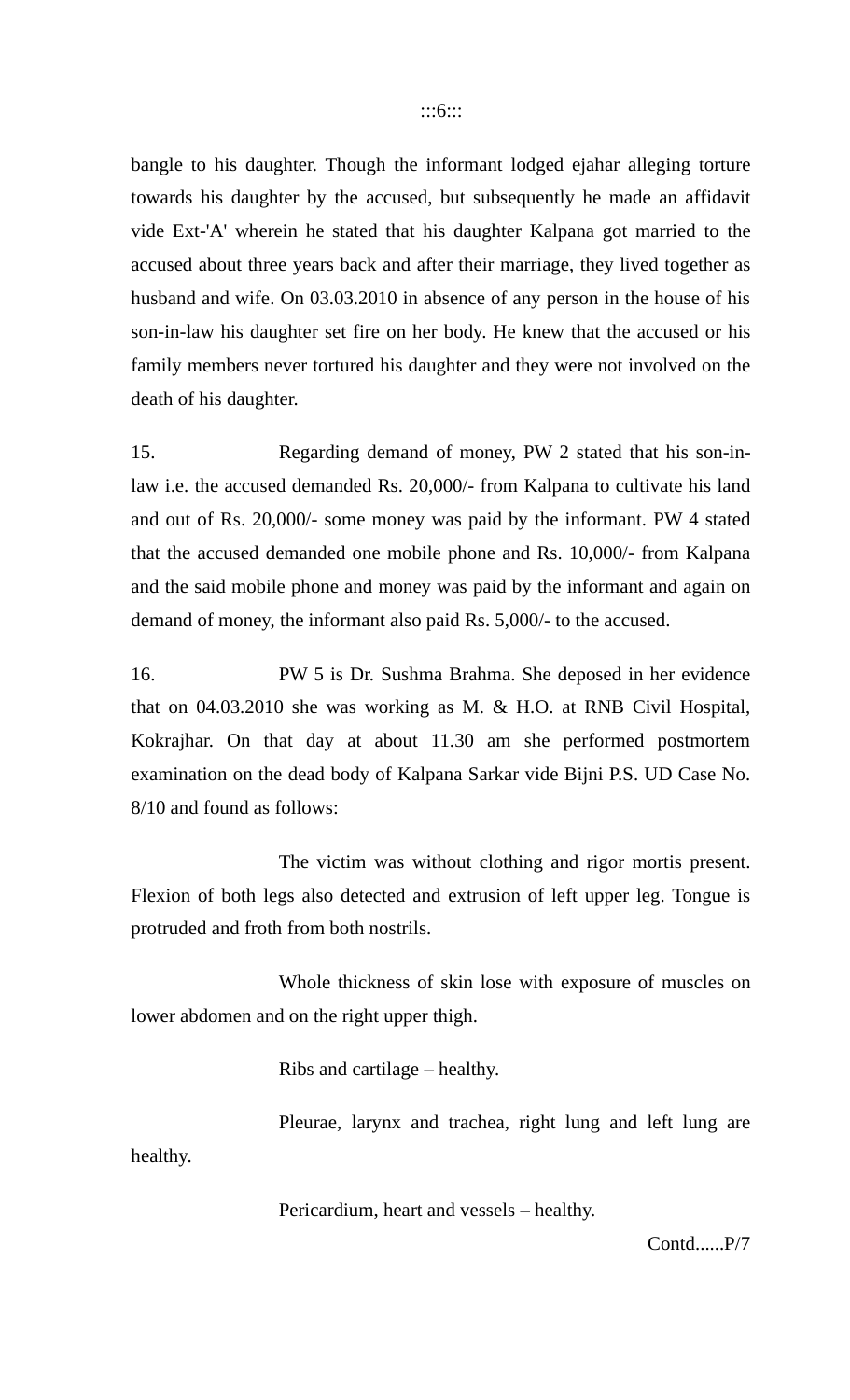:::7:::

Peritoneum, stomach, intestine healthy.

Mouth, pharynx – congested.

Liver, spleen, kidney, bladder, brain, spinal cord – healthy.

Doctor opined that the cause of death is due to multi-organ failure due to systemic inflammatory response syndrome following burn injury.

17. The learned counsel for the accused has submitted that there is no evidence at all that the accused subjected the deceased Kalpana Das to cruelty and there is also no evidence that the accused being the husband of the deceased abetted the commission of suicide of deceased Kalpana. It is further submitted that there is no evidence at all that the accused committed cruelty on the victim so as to raise presumption as to the abetment of suicide U/S 113 A of Evidence Act. In order to constitute an offence U/S 306 of IPC, it must be proved that there was abetment and the abetment must be for the commission of suicide. Learned counsel for the accused also contended that there is no evidence at all that the accused urged forward or provoked or encouraged his wife Kalpana to commit suicide. In order to establish offence U/S 306 IPC elements of abetment as mentioned in Section 107 of IPC must be fulfilled. It cannot be said that whenever a person responsible for such cruel acts had either the knowledge or intention that the person subjected to such cruelty would commit suicide. Something else is necessary to hold a person responsible for the acts of cruelty and torture in order to find him guilty U/S 306 of IPC. As there is no evidence at all that the accused did such acts or commit such cruel act either with the knowledge or intention that Kalpana who was subjected to such cruelty would commit suicide, the prosecution has failed to bring home the charge U/S 306 IPC against the accused and the accused may be acquitted.

18. In support of his submission, learned counsel placed reliance on some case laws:-

> (i) I (2006) DMC 737 Calcutta High Court (Noyel Barla v. State of West Bengal).

> > Contd......P/8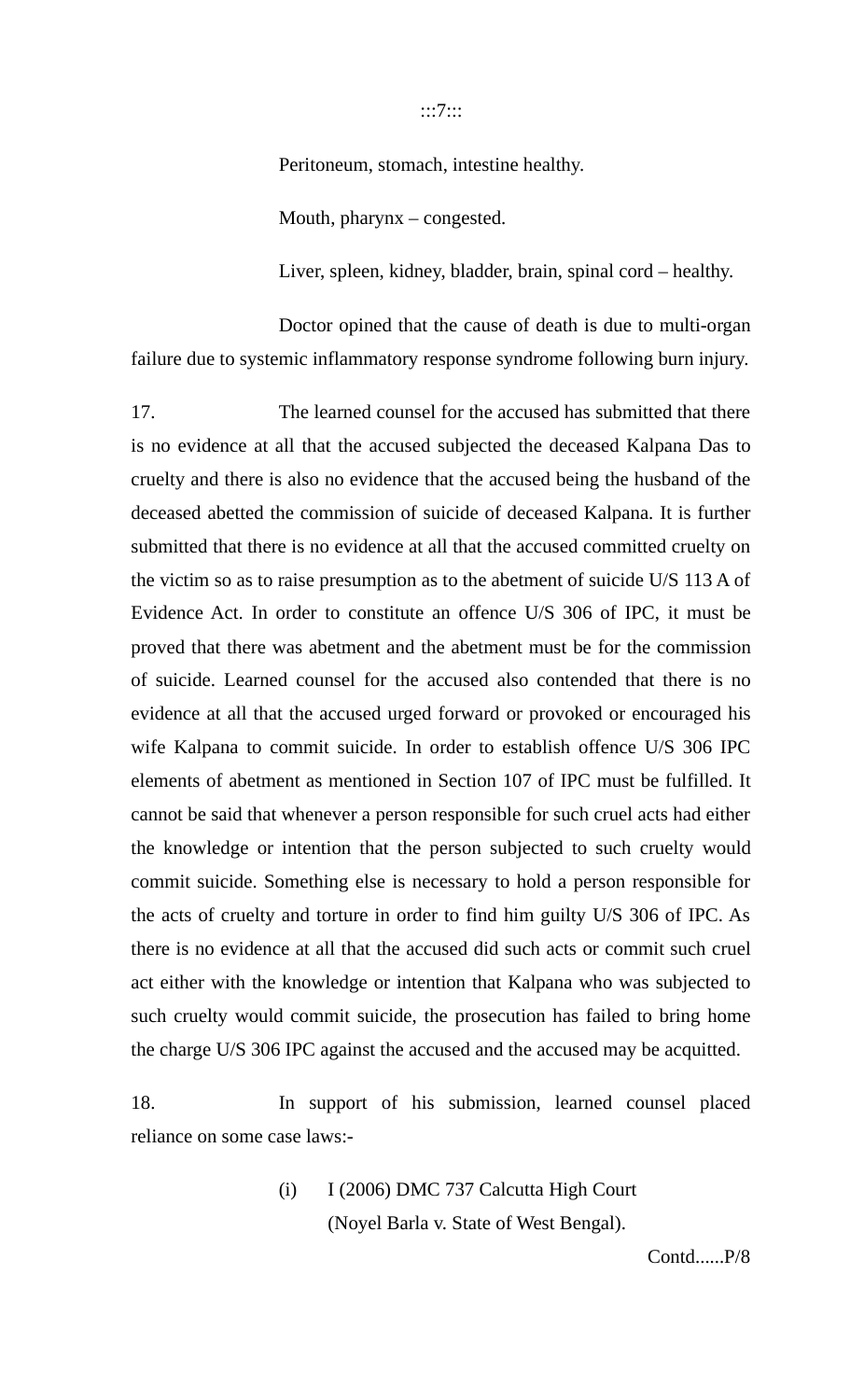#### :::8:::

- (ii) I (2006) DMC 130 Rajasthan High Court (Suresh Kumar @ Sushil v. State of Rajasthan & Anr.)
- (iii) 2004 Supreme Court Cases (Cri) Supp 420 (Sakharam and Another v. State of Maharashtra).
- (iv) 2013 (4) Gauhati Law Journal 650 (Kajal Datta  $@$  Ujjal v. State of Tripura).

19. On the other hand, learned P.P. has contended that the deceased Kalpana Sarkar expired within three years of her marriage. Unless there was perpetrated torture on her why a newly married wife would commit suicide within three years of her marriage when women in India generally try to adjust in their in-laws house. In the instant case, presumption U/S 113 A of the Evidence Act can easily be drawn.

20. What are the requirements to establish a charge under Section 306 IPC, the law is clear that in order to establish a charge under Section 306 IPC, the elements must be fulfilled is laid down in the case of *Nihalbala Banerjee & Anr. v. The State* reported in *1989 CriLJ NOC 38 (Cal)*, wherein it was held that -

"In order to amount to abetment there must be means rea or community of intention. Without knowledge or intention there can be no abetment and the knowledge and intention must relate to the crime and the assistance must be something proximate and something more than a mere passive acquiescence. The mere fact that the deceased wife was treated by the accused husband and her mother-in-law with cruelty is not sufficient to prove that the accused abetted commission of suicide by the deceased. In the absence of proof of any direct or indirect acts incitement to the commission of suicide or a conspiracy or any act facilitating the commission of suicide it cannot be said that the accused were guilty of abetment to commission of suicide by the deceased merely because they treated the deceased with cruelty. The definition of abetment in Section 107 of the Penal Code includes not merely instigation which is the normal form of abetment but also conspiracy and intentional aiding. In order that there may be abetment, there must be either instigation or Contd......P/9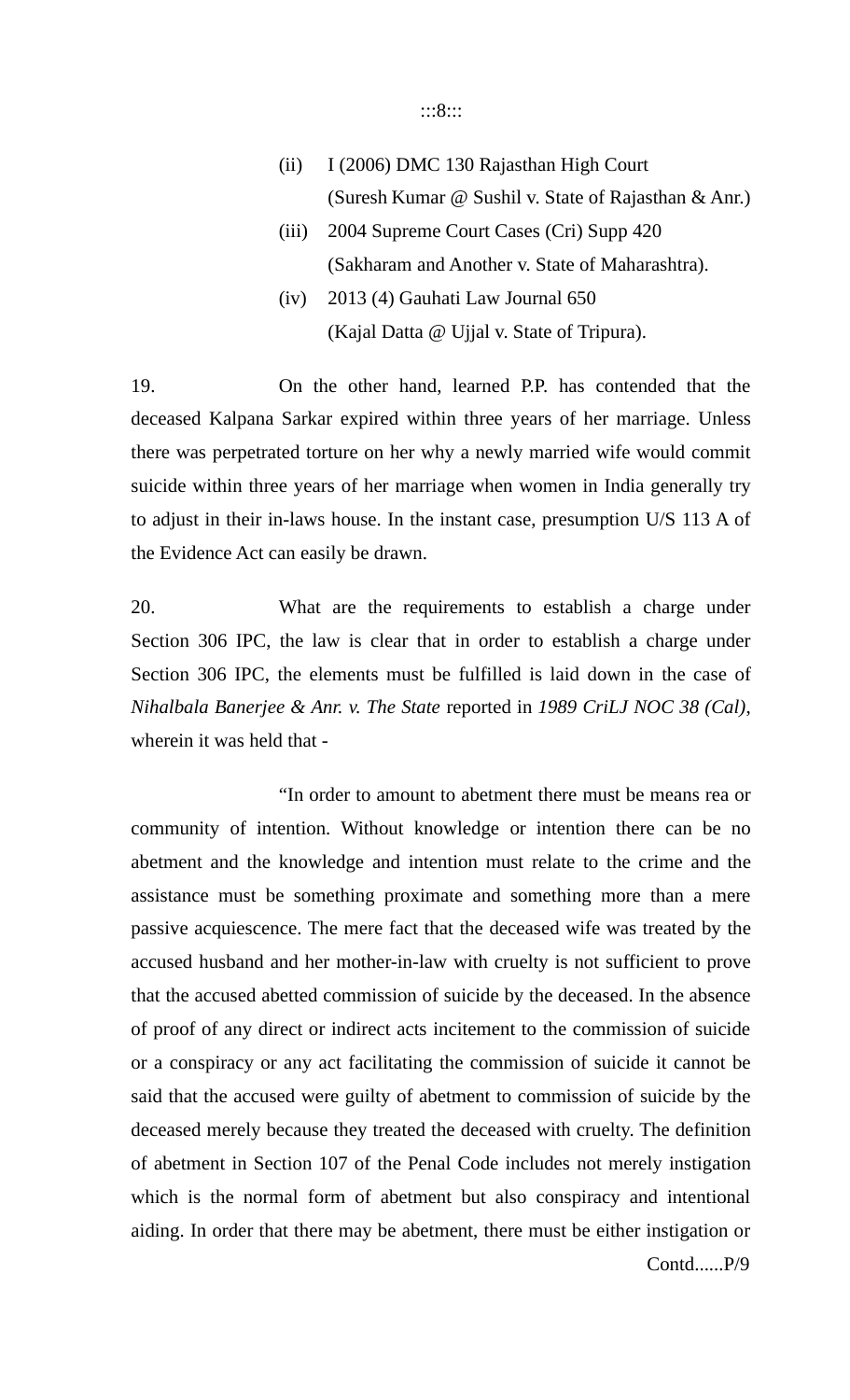:::9:::

intentional aiding or engaging in a conspiracy as laid down in this Section. The word 'instigate' literally means to goad or urge forward or to provoke, incite, urge or encourage to do an act, by usage now an evil act."

21. In another case of *Padmabai v. State of M.P.* reported in 1987 CriLJ 1573, it was observed that -

"It is the essence of the crime of abetment of suicide that the abettor should be proved to have substantially assisted in the commission of the offence of suicide. Investigation, incitement, provocation, encouragement, insinuation, solicitation, which words connote different meanings are, no doubt, some of the acts, which may constitute an 'abetment' for commission of suicide. But all such acts or any of them have to be positive and potent in nature of such a degree that the direct result of such acts may be none other, but the commission of suicide. Stray domestic quarrels, perfunctory abuses by mother-in-law to her daughter-in-law in the Indian society, crude and uncultured behaviour by the in-laws or the husband towards his wife being mundane matters of normal occurrence in the traditional joint Hindu families, will not go to form and constitute 'abetment' unless these acts or conduct singly or cumulatively are found to be of such formidable and compelling nature as may lead to the commission of suicide or may lead to the commission of suicide may facilitate in a singular and prime manner, the commission of the same."

22. I have already discussed the evidence of the witnesses as above. The allegation against the accused is that the accused demanded money during his conjugal life with the deceased, but there is no corroboration in the statement of the witnesses regarding demand of money by each of the witnesses. According to the complainant, the accused demanded Rs. 50,000/-. PW 2 stated that the accused demanded Rs. 20,000/- to cultivate the land and another witness PW 4 also stated that he came to know that the accused demanded Rs. 10,000/- which was paid by the informant to the accused and later on, he also paid Rs. 5,000/- to the accused person.

23. In a joint family of Indian society domestic quarrel between Contd......P/10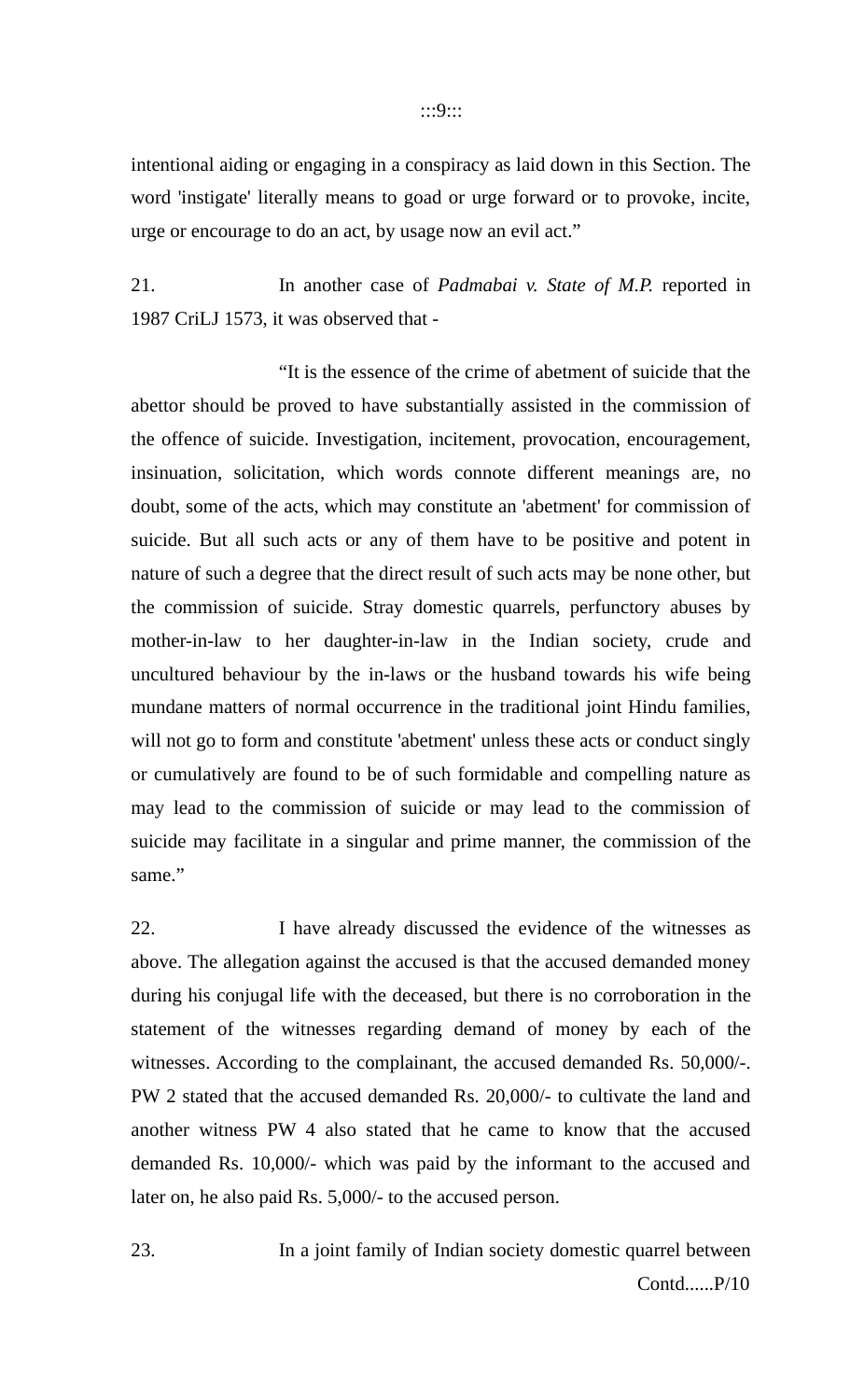a wife and her husband or in-laws, difference of opinion between the daughterin-law and her mother-in-law or father-in-law, between wife and husband are natural and expected, but these circumstances are not sufficient so as to constitute abetment to commit suicide unless there is strong and cogent evidence that act or conduct of in-laws or husband either singly or cumulatively were of such formidable and compelling nature which lead to the commission of suicide. Stray domestic quarrels, perfunctory abuses by motherin-law to daughter-in-law in Indian society is common and such incidence cannot be denied. There may be some indecent and uncultured behaviour by the in-laws or the husband towards the wife and these are normal incidence or occurrence in traditional joint Hindu family. Unfortunately in the instant case, I did not find any such evidence to show that the acts or conduct either singly or cumulatively of the accused was of such formidable and compelling nature which lead to the commission of suicide by deceased Kalpana.

24. The evidence which the prosecution could introduce before the Court was not sufficient to prove abetment by the accused in the commission of suicide by the deceased. There is no evidence of any act or conduct of accused to establish direct nexus or close in proximity prior to the suicide sufficient to establish abetment by the accused person. There is no evidence at all as well as circumstance to prove that the accused assisted in the commission of the offence of suicide by his active suggestion, solicitation, insinuation or encouragement. There is also no evidence that incitement, provocation, encouragement etc. were given by the accused and also such acts or any of them was positive in nature or of such a degree that the outcome of these acts was none other but commission of suicide. General allegations of torture by the husband, father-in-law, mother-in-law etc. on the married wife or torture or teasing the newly married wife demanding dowry, more ornaments, articles etc. may be elements of other offence, namely, under Section 498A of IPC, but such general allegations of torture is not sufficient to prove abetment by the accused in the commission of suicide by the deceased Kalpana Sarkar. The prosecution has failed to bring home the charge U/S 306 IPC against the accused beyond reasonable doubt. Hence, the accused is acquitted on benefit of Contd......P/11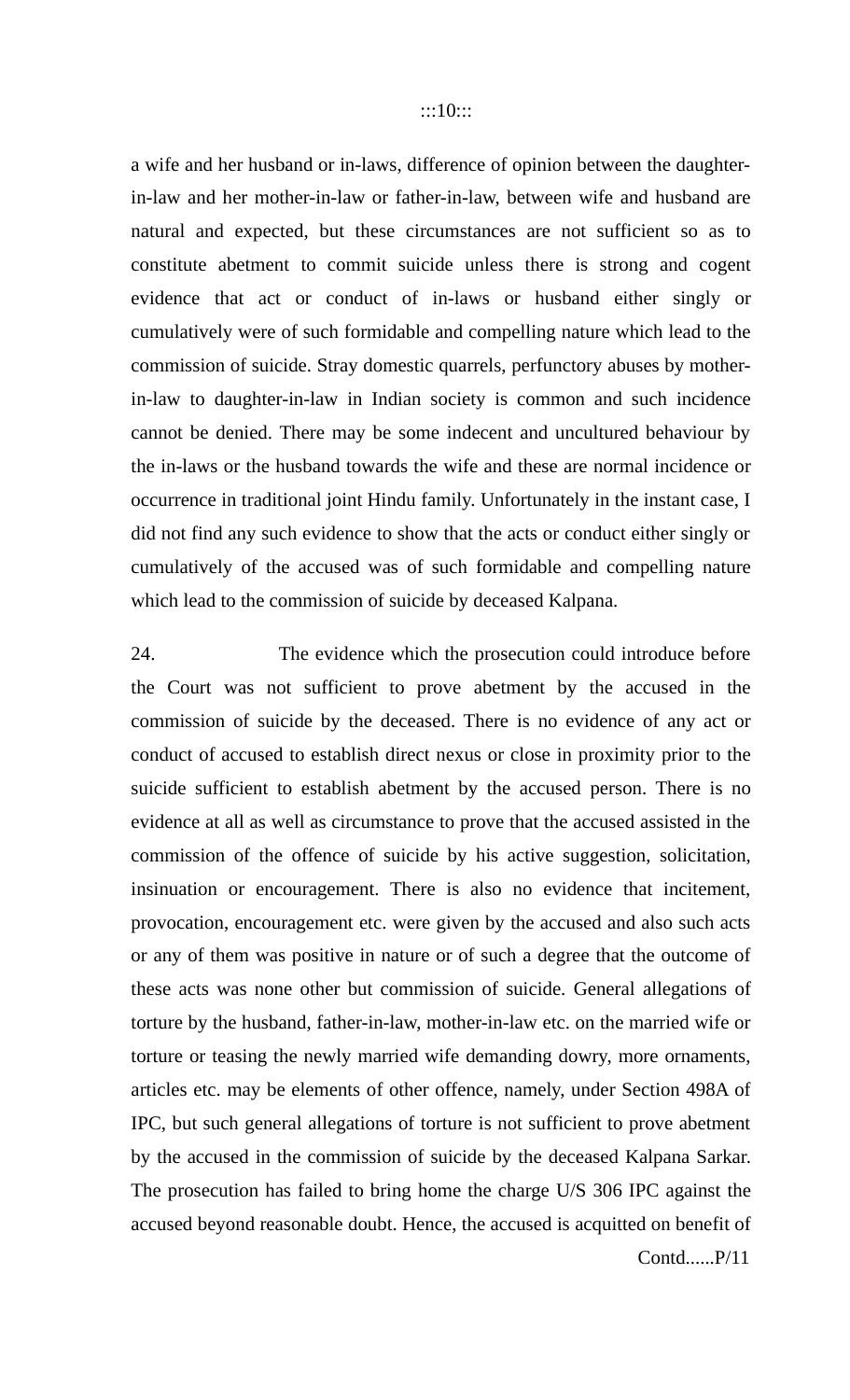### :::11:::

doubt and set at liberty forthwith. His bail bond stands discharged.

25. LCR be transmitted back to the learned court below with a copy of this judgment and order.

Given under my hand and the seal of the court on this *12th* day of *December, 2014*.

> *( M. Nandi ) Sessions Judge, Bongaigaon.*

*Dictated and corrected by me,*

 *( M. Nandi ) Sessions Judge, Bongaigaon.*